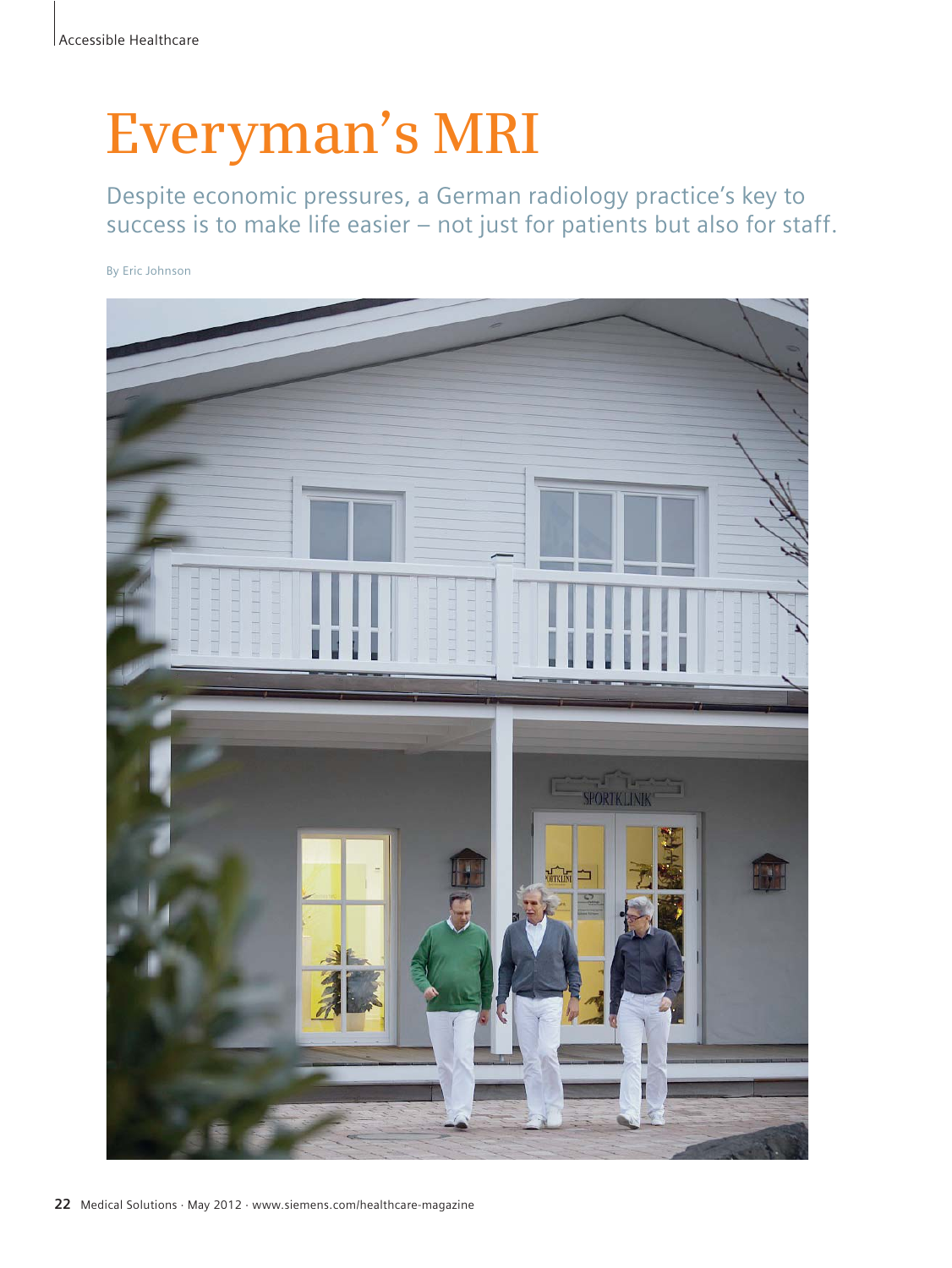Although Bad Nauheim is only about half-an-hour drive from the modern metropolis of Frankfurt and the Frankfurt Airport, its look and feel is of an entirely different time and place. Gracious cobblestone streets make their way past Victorian villas, parks, and sanatoria, all built when recuperation from an illness consisted of a "cure."

On the edge of town, the Sports Clinic Bad Nauheim offers housing for the Practice for Radiology and Nuclear Medicine ("Gemeinschaftspraxis Radiologie und Nuklearmedizin"), which is also offering its services in several other practices across the Frankfurt area. The buildings give a whiff of the old television soap opera "Dallas." Wooden clapboard facades are ringed by planked verandas, and directly adjacent stands an operating stable and show ring for a resident herd of horses. The mood is easy, almost carefree. But looks can deceive. The same cost pressures felt by clinics everywhere and anywhere are also felt here. Reimbursement from German insurers has steadily fallen. Because the system is heavily regulated, movement is ordered, not volatile. But the trend is clearly unidirectional: heading down.

"What we have here is a demographic fact of life," observes Thomas Maier, MD, managing partner of the Practice for Radiology and Nuclear Medicine, "Ever fewer people are paying premiums to support ever more beneficiaries. This has led to an imbalance of payers and payees, one that is getting steadily worse." This is actually a gross understatement. Over the past two decades, reimbursements for MRI scans have fallen – in nominal terms, that is, without adjustment for inflation – by about one-half. Faced with such income declines, physicians are forced to "do the splits," as Associate Professor Axel Küttner, another of the radiology partners, puts it. "We're torn between the realities of balancing the books, which of course is necessary to stay in business, and providing our patients with the highest quality treatment."

The Sports Clinic as well as the Radiology Practice have managed to square the circle by making a clever compromise. While



Faster exams and less patient anxiety lead to fewer motion artifacts and better diagnostic-quality images.

both institutions serve large numbers of patients covered by conventional, regulated insurance policies, they also are the healer of choice for elite athletes. Sporting luminaries – most notably Formula 1 legend Michael Schumacher – are known to rely on the expertise of the Sports Clinic's founder, Johannes Peil, MD. For these guests, money is usually not the first thing they worry about. Indeed, their profits most likely benefit from the orthopedic know-how of world-renowned expert Peil and the Sports Clinics' excellence in trauma medicine, internal medicine, cardiology, and rehabilitative medicine. It is unusual that the private fees of the rich and famous are used to subsidize the care of the less wealthy majority. This clear and simple transfer, says Peil, would be unthinkable in other fields. "Can you imagine a lawyer giving one client a discount, because he was able to charge another client a lot?" he asks rhetorically. "Definitely impossible!"

# **Feel-good Factor**

Like it or not, this richer-poorer tradeoff is a fact, and the Sports Clinic makes the most of it. A clientele of high-octane sportsmen and sportswomen is a solid and increasing part of the clinic's trade, and not just because Peil is a charismatic orthopedist renowned academically and because of his sporting connections,

often in the media. The Sports Clinic most prominently stands out from its competitors because of its dedicated focus on patient comfort. "Patients don't really want to be here," Peil concedes. "They're frightened, they're upset, they're nervous. Of course our number one aim – and their number one aim – is to diagnose and heal their illness, but it makes a real difference if we can improve the quality of that experience." That is exactly what the Sports Clinic as well as the Radiology Practice do, for wealthy and less wealthy alike. The patient experience is, all things considered, maximally human and minimally hospital-like: sterile, cold, clinical, and impersonal.

Instead, the atmosphere at the Radiology Practice is much closer to that of a private home. Colors are varied and inviting; the facilities are spacious and comfortable, including changing and pre-exam rooms; furniture is more living room and homeoffice than clinic. And natural light floods the building, with endless, sterile neonlighted corridors only a dim memory. Even the magnetic resonance imaging (MRI) rooms have a human touch. Walls are decorated to blend into the scanners, making the latter less optically imposing. Sizeable windows let in the sun, and allow patients to gaze out upon the horse meadows during a scan. What a contrast to most conventional settings, notes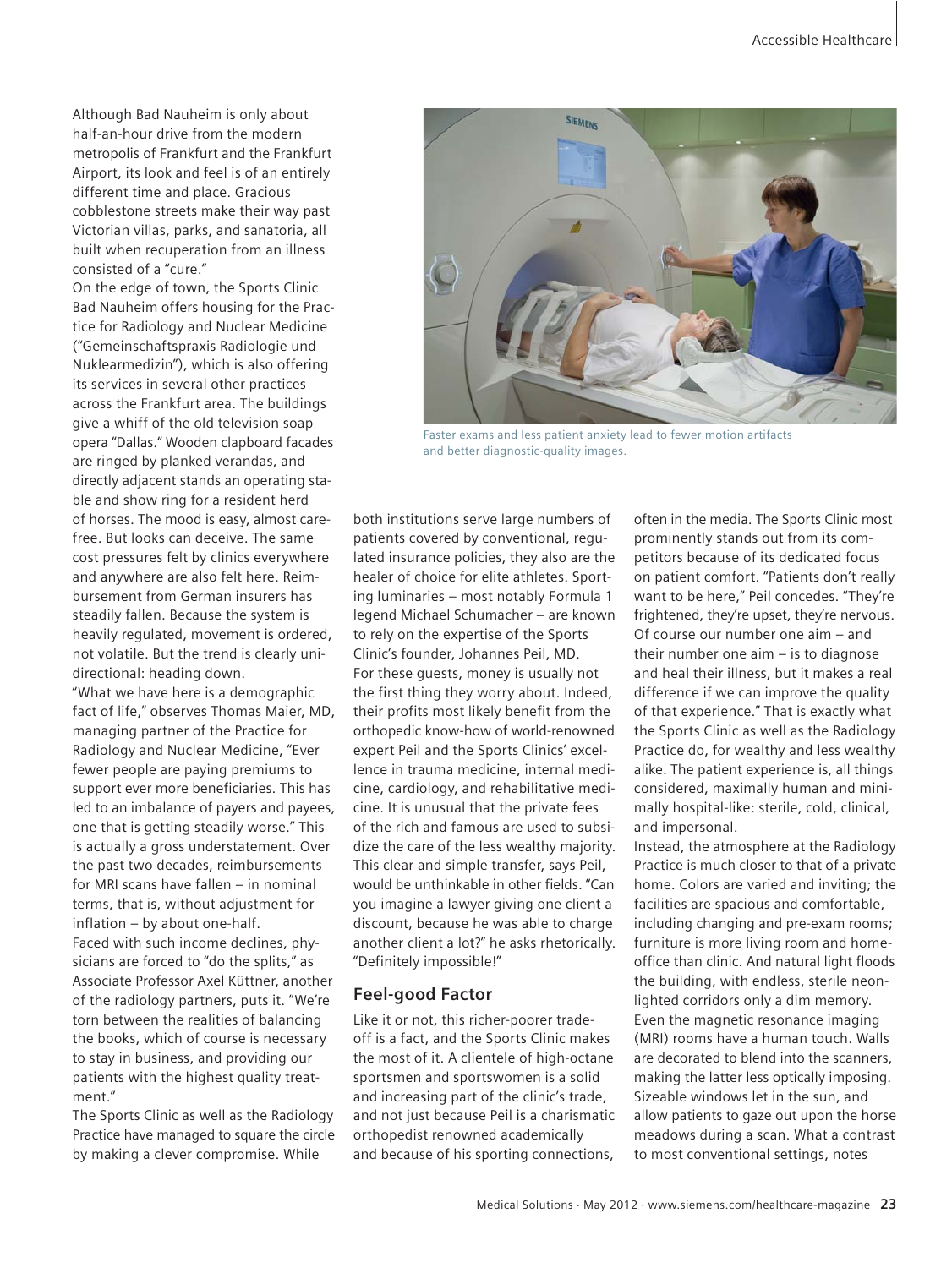# **Accessible Innovations**

Across the globe, economic pressure on healthcare systems and their providers is eminent. Industrialized countries are challenged with an aging population and growing demand for healthcare services. Emerging economies and their growing healthcare systems are increasingly in demand of access to premium patient care. As a result, reimbursement policies across the globe are being adapted toward increasing accountability for quality and cost across the entire care continuum. Providers must demonstrate lower hospital readmissions, high-quality outcomes, and low operational costs to stay competitive. A Siemens initiative named Accessible Innovations meets these demands in the field of medical imaging.

It is no surprise that total cost of ownership (TCO) is an important factor influencing the global healthcare environment. Determining the economic value of an investment is important for all healthcare providers – regardless of their circumstances. Assessing total cost of acquisition, operating costs, and investment protection highly contribute to profitability over time. Profitability may by no means be confused with the responsibility to provide high-level imaging standards that benefit the patient in the end.

Within this context and to serve common goals among the global healthcare landscape, Siemens is introducing a new range of imaging systems. With Accessible Innovations, Siemens is equally improving the availability, quality, and efficiency of healthcare by combining state-of-the-art diagnostic capabilities with a highly sensible TCO argumentation for its customers. Quantifying the financial impact of deploying a healthcare product over its life cycle goes hand in hand with making healthcare more accessible for more people all over the world. MAGNETOM® Spectra<sup>1</sup> magnetic resonance imaging system, SOMATOM® Perspective<sup>2</sup> computed tomography system, and ACUSON S1000™ ultrasound system are proof that Siemens is taking its responsibility seriously – the responsibility to innovate and invest in cost-efficient, premium imaging standards.

<sup>1</sup> This product is not commercially available in all countries. Due to regulatory reasons, its future availability cannot be guaranteed. Please contact your local Siemens organization for further details. <sup>2</sup> The information about this product is being provided for planning purposes. The product is pending 510(k) review, and is not yet commercially available in the U.S.

Küttner. "Usually scanners are in a windowless room, often in the basement somewhere."

"Patients feel comfortable here," Maier says. "Many don't rush off after an appointment. Often they will stay for a chat with the staff, or a coffee on the veranda." This comfort policy pays off in patient loyalty: Many travel up to 250 kilometers (155 miles), past many other clinics, to reach the institutions here in Bad Nauheim. Moreover, comfort delivers clinical benefits. "Relaxed, unstressed people move less on the examination table," Maier adds. "The scans come out with better resolution and fewer artifacts."

# **Plug and Play**

So, why did the Radiology Practice buy a MAGNETOM<sup>®</sup> Spectra<sup>1</sup> MRI system?

Not because its 3 Tesla (T) field strength is new to the market. By the time it was installed, in November 2011, 3T systems had been commercially available for years. But until now, for a practice – as opposed to a hospital – these have been a luxury. Until recently, they have been much more expensive than 1.5T MRIs. MAGNETOM Spectra, agree both Maier and Küttner, is priced more competitively: The clinic expects to see payback in six to eight years.

Second, earlier MRI systems have been much more complex. "Some hospitals employ full-time medical physicists to keep 3T systems in line," Küttner points out. "They sort out the settings, the planar positioning, and they deal with artifacts, quantum effects, and other negative influences. Practices don't have the

scale to employ someone like that." Practices can, by contrast, easily employ the MAGNETOM Spectra's Tim® (Total imaging matrix) and Dot™ (Day optimizing throughput) technologies. "They organize the work for the MRI operator," Küttner explains. "Our exams are guided by the system and we always get excellent results." So what is the combined benefit of MAGNETOM Spectra? A typical cardiac exam on a 1.5T scanner with conventional software takes an hour. According to the customer, with 3T and Tim and Dot, this time can be significantly reduced. And for certain cases, the extra power of the 3T delivers major benefits. For instance, thanks to the hand/wrist coil of MAGNETOM Spectra, the scan is more comfortable for the patient, which may decrease patient movement and thus